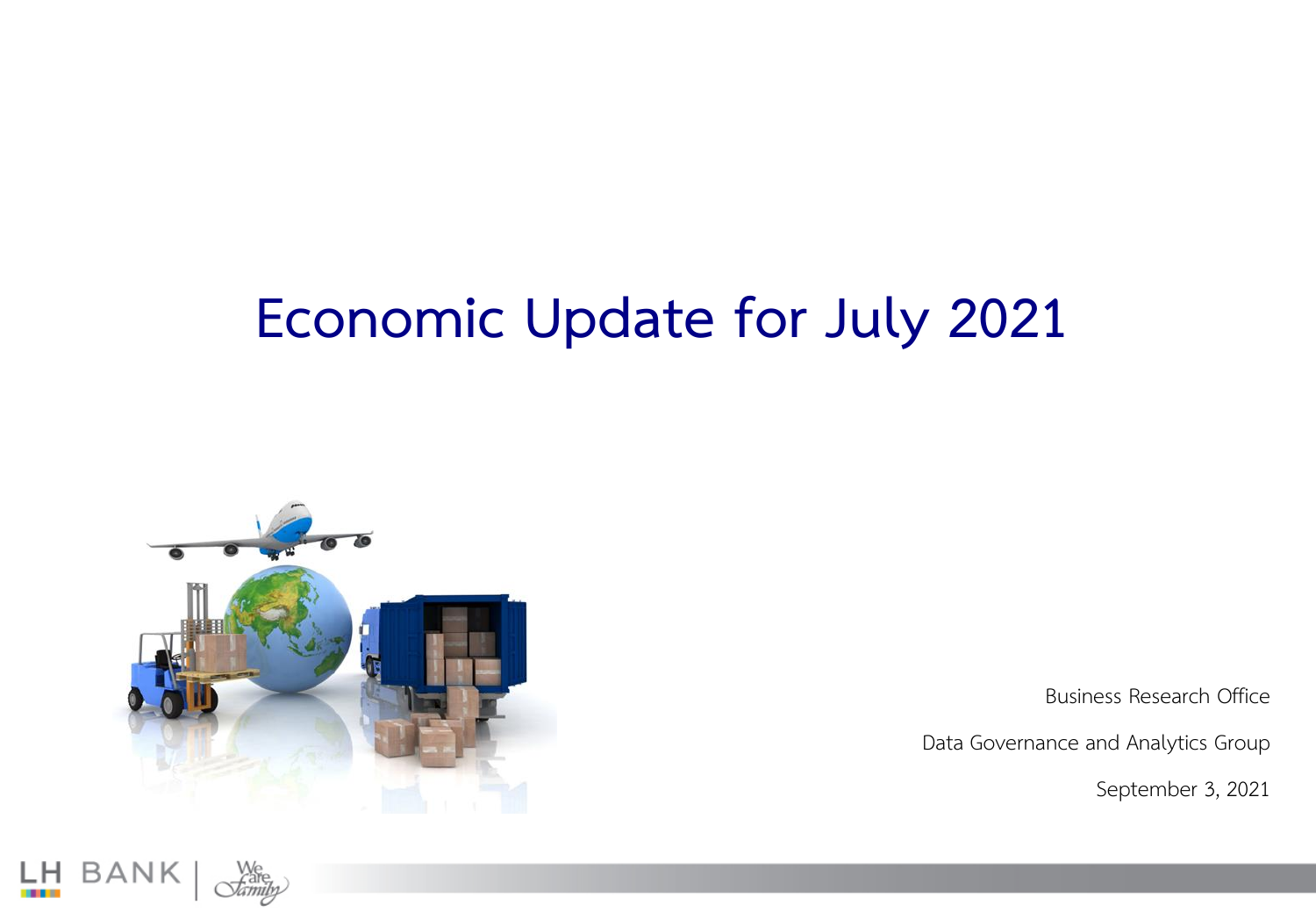### **Highlight in July 2021**

The latest Covid-19 wave with rising daily infections and prolonged outbreak deeply affected the economic conditions in July. Private consumption contracted as the stricter containment measures that started mid-July dealt a greater blow to household purchasing power, while private investment and the merchandise exports were affected by tepid demand. Regarding the tourism sector, the government put **their efforts to restore the confidence of tourists under the Phuket Sandbox scheme.**

### Private consumption indicators recorded a further contraction of 8.1%YoY in July. After seasonal adjustment, the indicators also dropped from the previous month in all spending categories.

Private investment grew at a slower rate. However, after seasonal adjustment, the indicators declined from June-21 due to a decline in both investment in the machinery and equipment, and construction..

The value of merchandise exports kept rising. But the rate was lower than June-21 as trading partner's demand softened from a severe outbreak and there was a supply disruption in some industries.

### **Private consumption Private investment Export of goods Capacity utilization**

Capacity utilization rate increased to 58.1% from 57.3% in July-20. After seasonal adjustment, utilization rate declined from the previous month as a result of lower demand and supply disruption.

62.5

57 3 58.1

 $\Box$  2020  $\Box$  2021





2.1 31.8 41.6 43.8

-7.7

-2.0



Unit : %

#### **Farm income Tourism sector**

The decline in agricultural prices put downward pressure on farm income, resulting in a slowdown in farm income growth rate in July.

Phuket, one of Thailand's key tourist destinations, reopened for foreign tourists from July 1 under the Phuket Sandbox scheme to help local tourism-related operators maintain their businesses. Thanks to the scheme, foreign tourist arrivals in July were higher than in June.

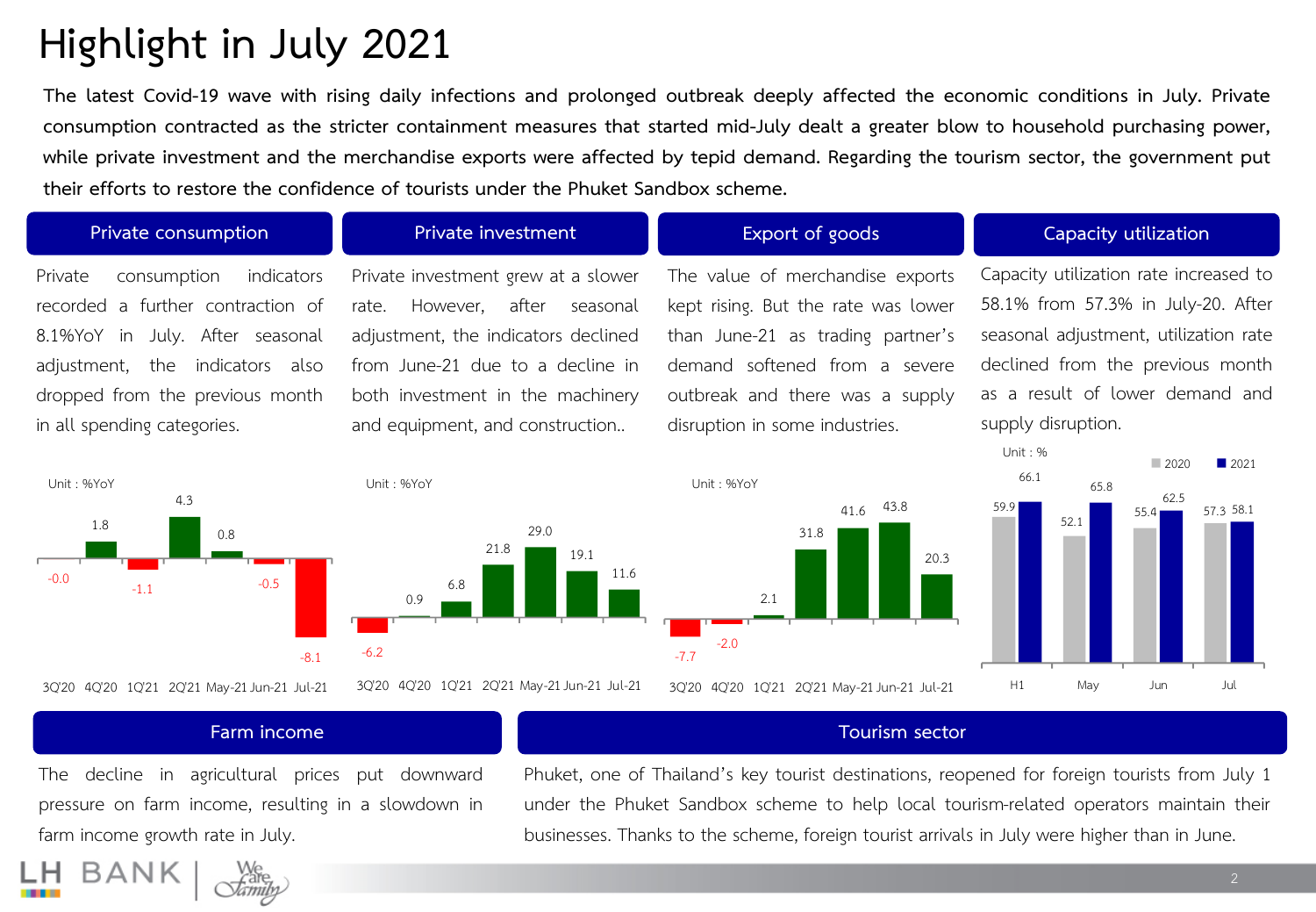### **Private consumption**

- Private consumption index continued to fall with a contraction of 8.1%YoY in July. After seasonal adjustment, the index also went down to 5.3%MoM, reflected by a decline in all spending categories.
- During the period, the government's stricter containment measures due to the worsening outbreak situation threatened economic activities, household income, and consumer confidence. Meanwhile, the government's stimulus measures like the schemes so-called Khon La Krung and Ying Chai Ying Dai could partially support purchasing power.



**Growth rate of private consumption index**

|  | %YoY                           | 2020    |                                                         | 2021   |            |      |                   |              |            |
|--|--------------------------------|---------|---------------------------------------------------------|--------|------------|------|-------------------|--------------|------------|
|  |                                | H1      | H2                                                      | H1     | Q1         | Q2   | <b>Jun</b>        | <b>Jul</b>   | <b>MoM</b> |
|  | Non-durable index              | $-2.6$  | $-0.8$                                                  | $-2.4$ | $-4.2$     |      | $-0.3 -2.5 -10.2$ |              | $-5.1$     |
|  | Semi-durable index             | $-3.7$  | $-3.3$                                                  | 4.1    | 1.9        | 6.5  | 5.0               | 3.4          | $-1.3$     |
|  | Durable index                  | $-21.3$ | $-4.3$                                                  | 11.1   | $-1.9$     | 27.9 | 12.0              | $-8.0$       | $-5.9$     |
|  | Services index                 |         | $-18.9$ $-23.7$ $-7.9$ $-17.3$                          |        |            |      | $4.0 -2.4$        | $-8.1$       | $-6.3$     |
|  | (Less) Net tourism<br>spending |         | $-59.6$ $-91.5$ $-84.0$ $-91.0$ $-35.2$ $-28.0$ $-12.7$ |        |            |      |                   |              | $-9.3$     |
|  | Private consumption<br>index   | $-4.7$  | 0.9                                                     |        | $1.5 -1.1$ | 4.3  |                   | $-0.5 - 8.1$ | $-5.3$     |

**Private consumption indicators**

Note: %MoM is calculated from seasonally adjusted data

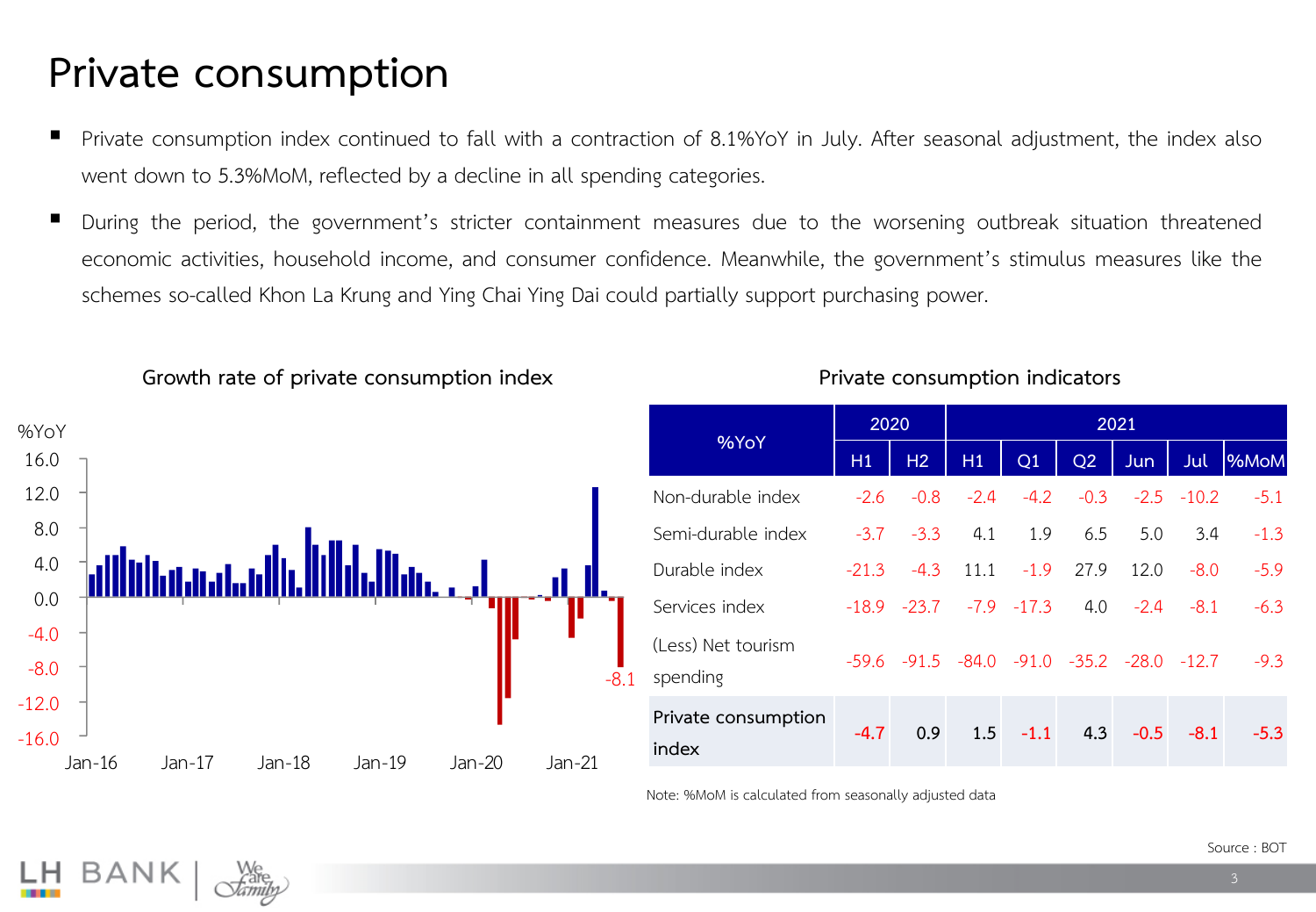### **Domestic vehicle sales**

- Domestic car sales in July were hit hard by the government's lockdown measures reinstated in mid-July to contain the spread of the virus. Besides the drastic lockdowns, tighter auto loans and delayed production of some car models resulted from a semiconductor shortage also dragged down the new car market. Consequently, sales during the period fell 11.6%YoY to 52,442 units, the lowest record in seven months.
- For the first seven months of 2021, overall car sales grew by 9.7%YoY to 425,633 units, with Toyota holding a largest share of 31.5% in the market.



#### **Domestic new vehicle sales**

### **Top 10 new vehicle sales by brand in 2021**

|              | Share (%) | Sales (units) |        | Change (%YoY) |         |  |
|--------------|-----------|---------------|--------|---------------|---------|--|
| <b>Brand</b> | Jan-Jul   | Jan-Jul       | Jul    | Jan-Jul       | Jul     |  |
| Toyota       | 31.5      | 133,959       | 17,040 | 20.1          | $-2.7$  |  |
| Isuzu        | 25.1      | 106,845       | 13,680 | 16.7          | $-11.6$ |  |
| Honda        | 11.7      | 49,673        | 6,958  | 4.9           | 15.3    |  |
| Mitsubishi   | 6.3       | 26,733        | 3,205  | $-12.9$       | $-34.9$ |  |
| Mazda        | 4.9       | 21,020        | 2,112  | 13.9          | $-30.5$ |  |
| Ford         | 4.3       | 18,454        | 2,124  | 33.2          | $-8.6$  |  |
| Nissan       | 4.2       | 17,778        | 1,751  | $-30.3$       | $-56.2$ |  |
| MG           | 3.9       | 16,649        | 2,246  | 26.0          | $-2.9$  |  |
| Suzuki       | 2.8       | 12,047        | 1,402  | $-8.4$        | $-32.1$ |  |
| Hino         | 1.8       | 7,528         | 1,045  | 50.4          | 28.5    |  |
| Others       | 3.5       | 14,947        | 879    | $-15.4$       | 4.3     |  |
| Total        | 100.0     | 425,633       | 52,442 | 9.7           | $-11.6$ |  |

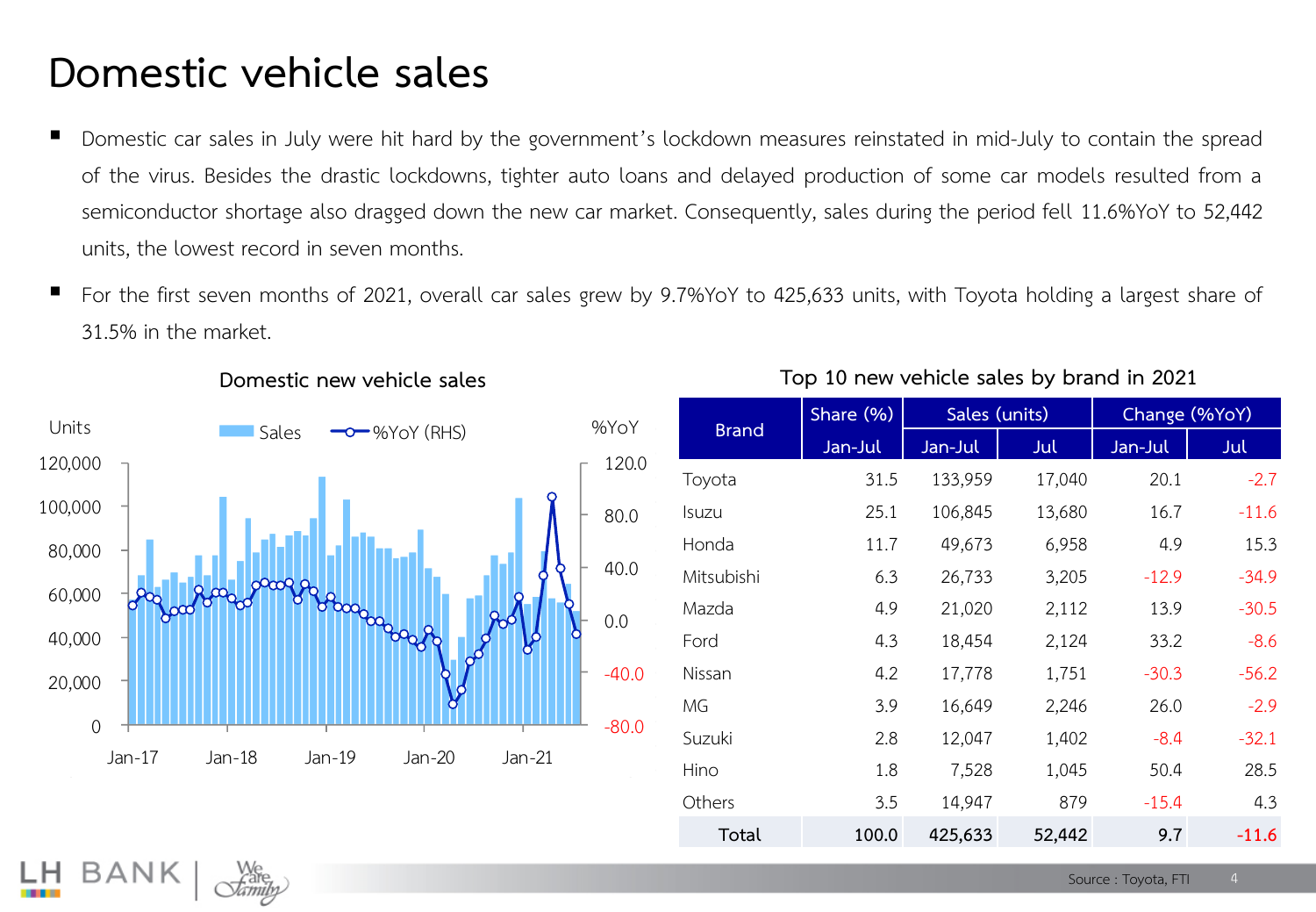### **Farm income**

■ Farm income stood at 7.3%YoY in July, lower than 14.1%YoY in June. The slowdown in farm income during the period was in accordance with the agricultural price momentum, especially the subdued growth in rubber prices because of rising output and lower demand in Malaysia caused by tighter restrictions on movement and businesses.

**Farm income and components**



#### **Item Farm Income Agricultural price Agricultural production Jun Jul Jun Jul Jun Jul Agriculture 14.1 7.3 10.9 0.8 2.9 6.5** Paddy **-4.7** -5.1 -21.1 -22.7 20.8 22.7 Sugarcane N.A. N.A. 3 .3 3 .3 N.A. N.A. Cassava 34.6 35.2 7.8 2 . 4.3 2.6 Maize -45.7 -37.0 2.0 2.0 -46.8 -38.3 Rubber, uss3 57.8 33.7 50.7 27.3 4.7 5.0 Durian 12.3 11.9 44.4 9.0 - 1.4 2.7 Palm kernel (weight over 15 kg.) 79.2 95.8 84.6 94.2 -2.9 .8

Coconut -4.1 16.8 - 19.9 - 23.7 19.7 53.2

Fowl 6.2 1.7 1.9 -0.4 4.3 2.1

Egg, chicken 8.7 a.4 8.3 3.6 0.3 0.8

Shrimp, Vannamei  $-5.4$   $-21.9$   $-3.9$   $-7.0$   $-1.6$   $-16.0$ 

8.8 - 1.0 6.2 - 3.4 2.5 2.5

Swine

(weight over 100 kg.)

**Farm income and components in 2021**

Source : OAE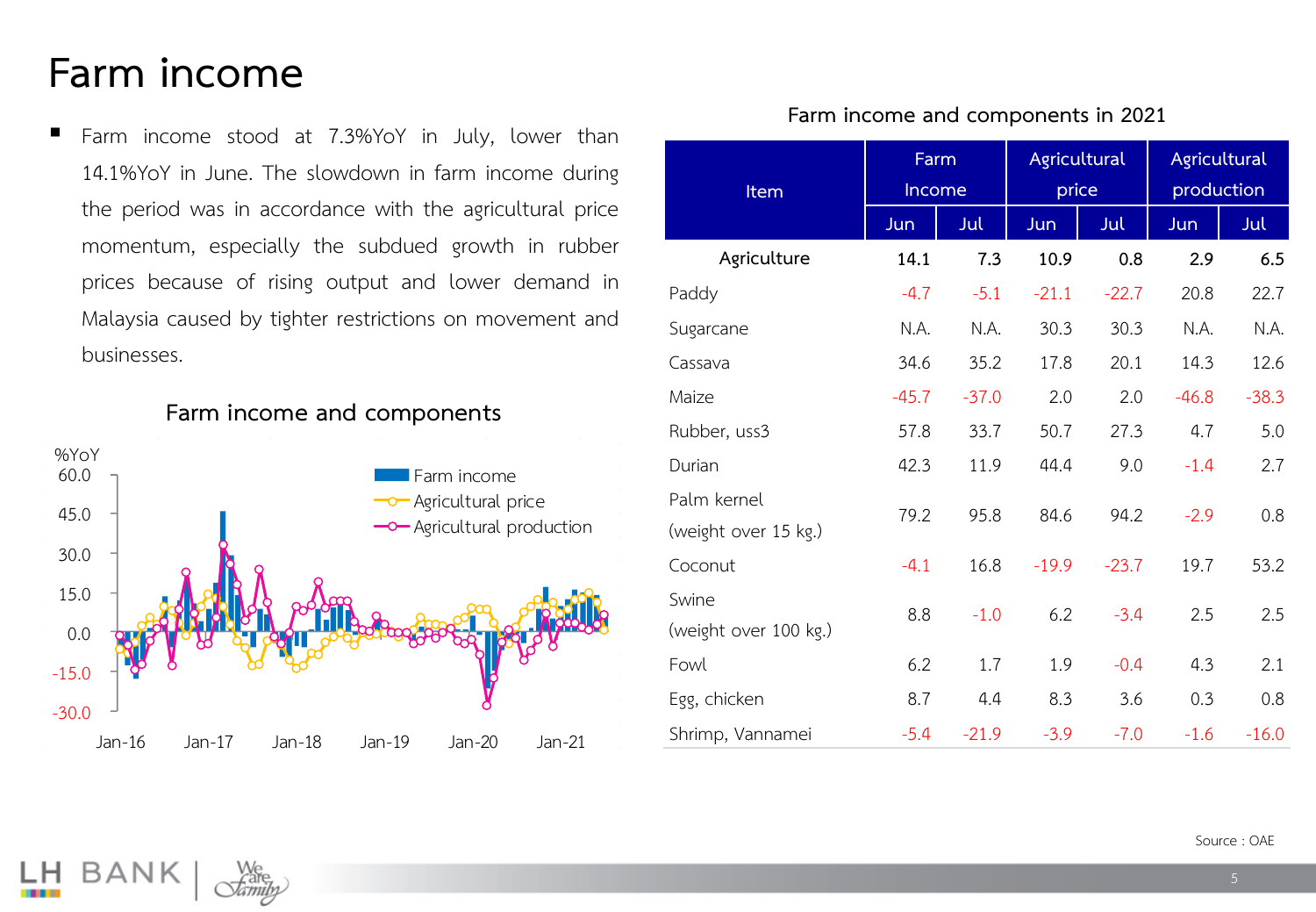### **Private investment**

- Private investment index in July grew at a lower rate of 11.6%YoY when compared to 19.1%YoY in June.
- After seasonal adjustment, the index recorded a 3.8% shrinkage from the previous month due mainly to a decrease in investment in the machinery, equipment, and construction categories. The impact of the pandemic weighed down demand and business sentiment. In addition, the restrictions at construction sites also put pressure on private investment during the period.



#### **Growth rate of private investment index**

|                                                                                 |    | 2020          |                   | 2021                                               |    |            |  |                               |
|---------------------------------------------------------------------------------|----|---------------|-------------------|----------------------------------------------------|----|------------|--|-------------------------------|
| %YoY                                                                            | H1 | H2            | H1                | Q1                                                 | Q2 | <b>Jun</b> |  | Jul  %MoM                     |
| Permitted construction area                                                     |    |               |                   | $-0.6$ $-4.6$ $-10.0$ $-10.6$ $-9.4$ $-8.7$ $-6.9$ |    |            |  | 0.9                           |
| Construction material sales index $-2.1$ $-4.9$ $2.2$ $3.9$ $0.5$ $0.5$ $-11.8$ |    |               |                   |                                                    |    |            |  | $-9.5$                        |
| Real imports of capital goods -14.2 -8.7 20.2 16.3 24.5 26.4 24.9               |    |               |                   |                                                    |    |            |  | 0.8                           |
| Real domestic machinery sales                                                   |    |               |                   | $-9.5$ 1.0 25.1 9.4 45.4 37.4 25.3                 |    |            |  | $-0.9$                        |
| Number of newly registered<br>motor vehicles for investment                     |    | $-17.8 - 2.6$ |                   |                                                    |    |            |  | 9.0 0.1 20.3 11.2 -10.8 -18.4 |
| Private investment index                                                        |    |               | $-7.7 - 2.4$ 13.8 | 6.8 21.8 19.1 11.6                                 |    |            |  | $-3.8$                        |

**Private investment indicators**

Note: %MoM is calculated from seasonally adjusted data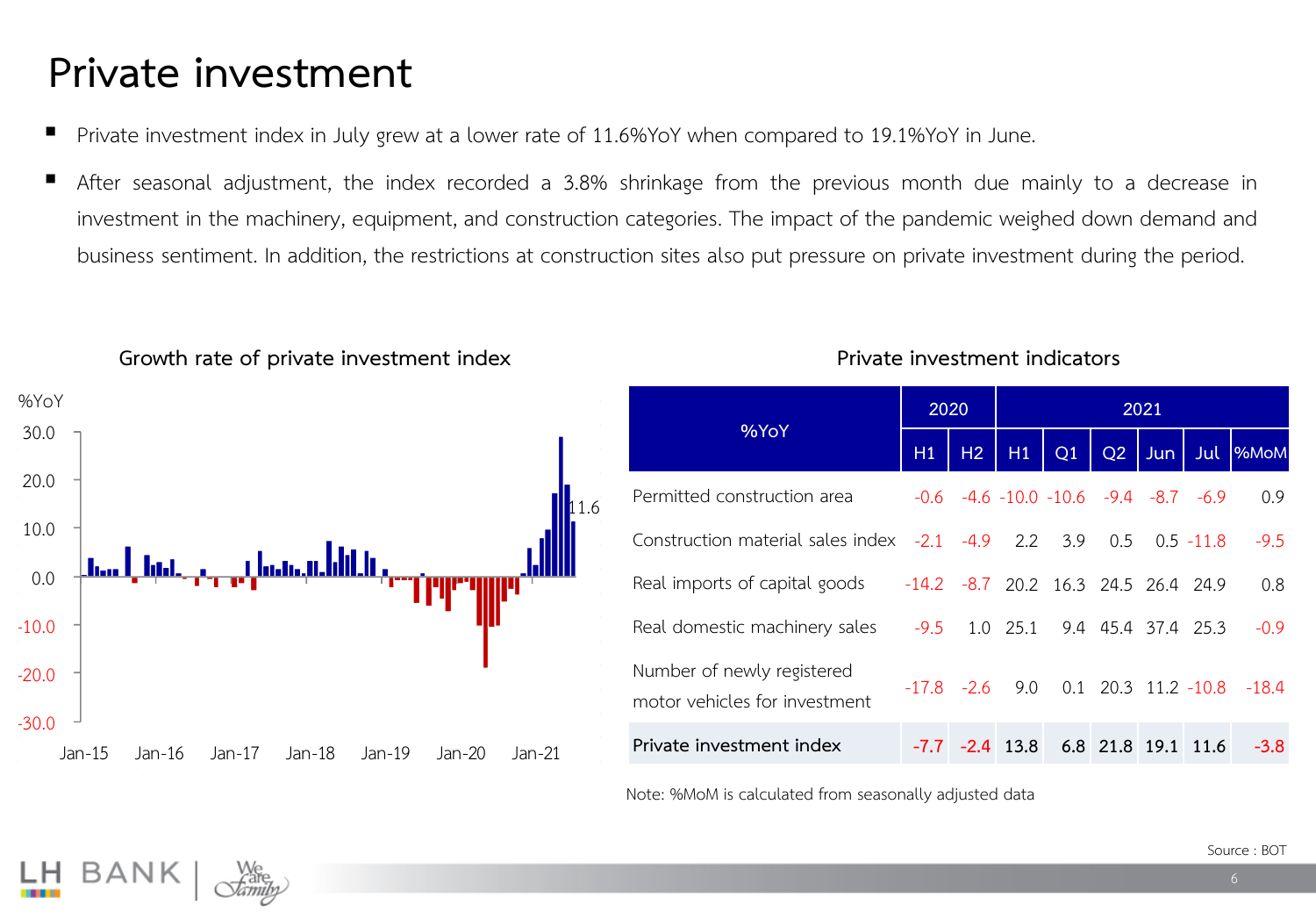### **Export of goods**

- The growth rate of the merchandise exports decreased to 20.3%YoY in July from 43.8%YoY in June as demand softened in some trading partner countries that grappled with spikes in Covid-19 cases, virus mutations, and vaccine supply constraints.
- There were the closures of some food processing factories for exports during the period because of the outbreak that was serious and prolonged.



### **Export value and growth Export**

#### **Export value to key markets in 2021**

|                           | <b>Share</b>     | Jan-Jul                      |        | Jul                          |         |
|---------------------------|------------------|------------------------------|--------|------------------------------|---------|
| <b>Market</b>             | Jan-Jul<br>(9/6) | <b>Million</b><br><b>USD</b> | %YoY   | <b>Million</b><br><b>USD</b> | %YoY    |
| Total                     | 100.0            | 154,985                      | 16.2   | 22,651                       | 20.3    |
| <b>ASEAN</b>              | 23.8             | 36,881                       | 12.6   | 5,229                        | 22.1    |
| U.S.A.                    | 15.1             | 23,443                       | 21.2   | 3,569                        | 22.2    |
| China                     | 14.0             | 21,760                       | 27.2   | 3,471                        | 41.0    |
| EU                        | 9.5              | 14,663                       | 24.7   | 2,005                        | 20.4    |
| Japan                     | 9.5              | 14,652                       | 14.0   | 2,087                        | 23.3    |
| Hong Kong                 | 4.3              | 6,708                        | 0.5    | 1,036                        | 20.9    |
| Australia                 | 4.1              | 6,406                        | 17.4   | 808                          | $-12.3$ |
| Middle East               | 3.2              | 5,012                        | 13.4   | 711                          | 20.4    |
| India                     | 2.9              | 4,486                        | 57.4   | 655                          | 75.3    |
| South Korea               | 2.2              | 3,392                        | 37.6   | 484                          | 44.4    |
| <b>Commodity price</b>    |                  | Jan-Jul                      |        | Jul                          |         |
| & Exchange rate           |                  | Price                        | %YoY   | Price                        | %YoY    |
| Dubai oil price (USD/bbl) |                  | 64.4                         | 55.6   | 73.0                         | 71.2    |
| Gold price (USD/troy oz)  |                  | 1,806.6                      | 7.8    | 1,807.8                      | $-2.1$  |
| Exchange rate (THB/USD)   |                  | 31.1                         | $-1.7$ | 32.6                         | 3.8     |
| NEER index                |                  | 120.3                        | $-2.1$ | 115.8                        | $-5.5$  |

Source : MOC, BOT, World Bank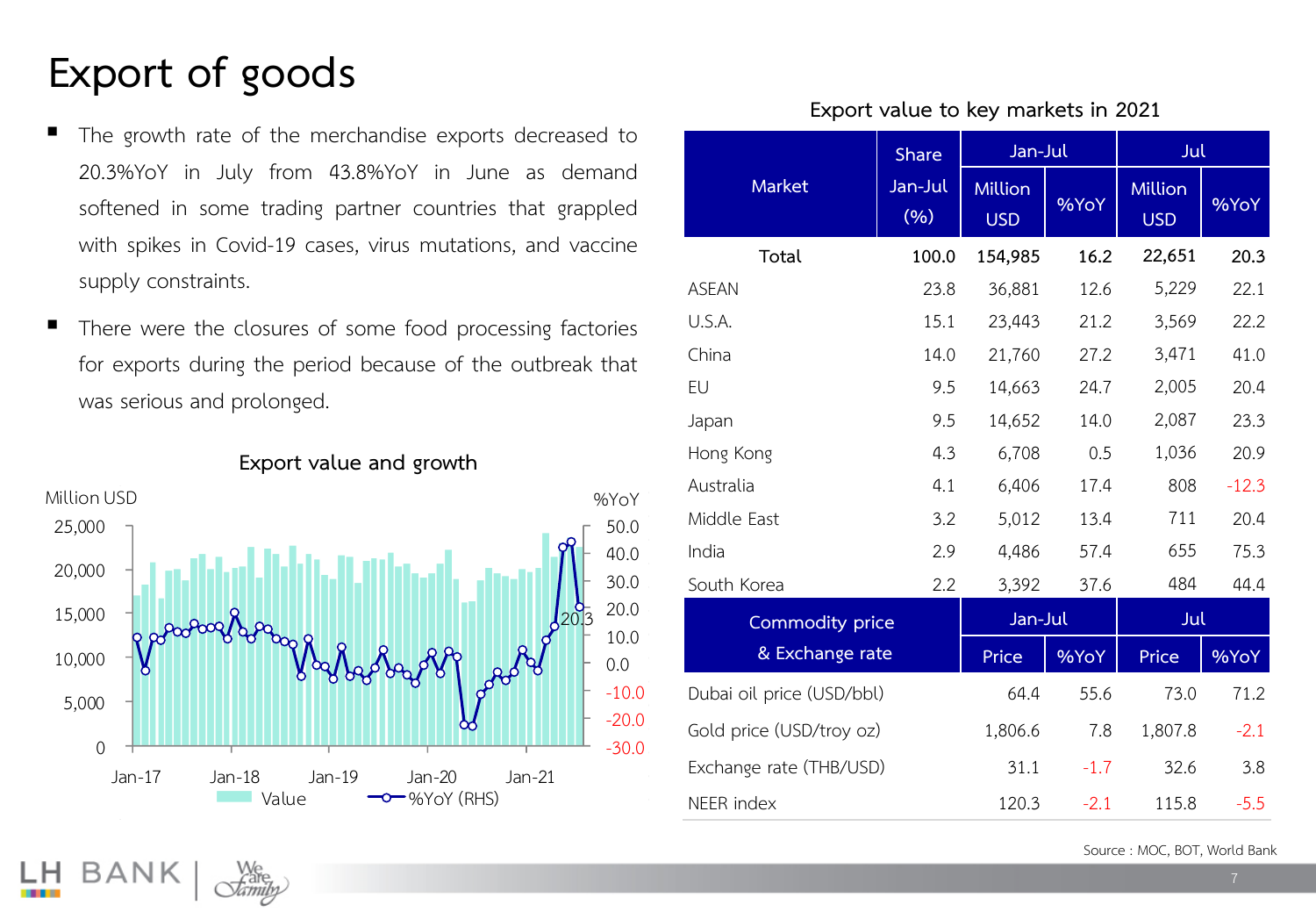## **Export of goods in 2021**

|                                 | Share       | Jan-Jul            |         | Jul                |            |                |
|---------------------------------|-------------|--------------------|---------|--------------------|------------|----------------|
| Major product                   | Jan-Jul (%) | <b>Million USD</b> | %YoY    | <b>Million USD</b> | %YoY       |                |
| Total exports                   | 100.0       | 154,985            | 16.2    | 22,651             | 20.3       |                |
| Agriculture                     | 9.9         | 15,399             | 23.6    | 2,348              | 46.4       |                |
| - Rice                          | 1.0         | 1,608              | $-28.2$ | 239                | $-8.0$     |                |
| - Rubber                        | 2.0         | 3,149              | 67.0    | 421                | 121.2      |                |
| - Tapioca                       | 1.5         | 2,334              | 48.1    | 321                | 62.0       |                |
| - Fruits                        | 2.6         | 4,009              | 53.6    | 795                | 122.8      |                |
| - Fishery                       | 0.6         | 936                | 3.8     | 146                | 10.5       |                |
| Agro-industrial                 | 7.0         | 10,870             | 1.8     | 1,496              | 0.4        |                |
| - Prepared or preserved seafood | 1.3         | 1,978              | $-11.9$ | 280                | $-17.9$    |                |
| - Cane sugar and molasses       | 0.6         | 856                | $-38.7$ | 112                | $-29.0$    |                |
| - Wheat products and other food | 0.9         | 1,325              | 4.2     | 188                | 8.4        |                |
| - Beverages                     | 0.8         | 1,220              | 8.3     | 157                | 3.8        |                |
| Manufacturing                   | 79.6        | 123,337            | 16.2    | 17,960             | 18.0       |                |
| - Automotive                    | 14.6        | 22,593             | 35.4    | 3,022              | $36.1$ --- |                |
| - Electronics                   | 15.6        | 24,192             | 19.8    | 3,584              |            | $20.9$ ------> |
| - Electrical appliances         | 10.6        | 16,465             | 28.4    | 2,256              | 21.9       |                |
| - Precious stones and jewelry   | 3.6         | 5,548              | $-54.0$ | 1,051              | $-47.2$    |                |
| - Unwrought gold                | 1.5         | 2,285              | $-75.9$ | 545                | $-66.8$    |                |
| - Rubber products               | 5.7         | 8,797              | 36.0    | 1,193              | 16.0       |                |
| - Petro-chemical products       | 4.1         | 6,311              | 43.1    | 967                | 57.8       |                |
| - Chemicals                     | 3.5         | 5,404              | 41.7    | 850                | 54.0       |                |
| - Machinery & equipment         | 2.9         | 4,546              | 26.0    | 650                | 26.0       |                |
| - Apparels & textile            | 2.4         | 3,702              | 11.6    | 540                | 18.1       |                |
| - Metal & steel                 | 2.4         | 3,774              | 38.4    | 577                | 59.4       |                |
| Mining & Fuel                   | 3.5         | 5,380              | 32.1    | 848                | 62.6       |                |

|                                | Jul                |        |
|--------------------------------|--------------------|--------|
| Product                        | <b>Million USD</b> | %YoY   |
| Automotive                     | 3,022              | 36.1   |
| - Passenger car                | 923                | 43.8   |
| - Pick up and trucks           | 483                | $-5.2$ |
| - Motorcycle                   | 291                | 78.8   |
| - Spark-ignition reciprocating | 362                | $-4.0$ |
| internal combustion            |                    |        |
| - Parts & accessories          | 857                | 80.7   |

|       |                           | Jul                |       |
|-------|---------------------------|--------------------|-------|
|       | Product                   | <b>Million USD</b> | 96YoY |
| ----> | Electronics               | 3,584              | 20.9  |
|       | - Computer parts          | 1,806              | 19.3  |
|       | - HDD                     | 1,104              | 31.1  |
|       | - Printed circuits        | 704                | 25.9  |
|       | - Telecommunication       | 288                | 23.8  |
|       | - Semi-conductor devices. | 231                |       |
|       | transistors, diodes       |                    | 0.8   |

Source : MOC

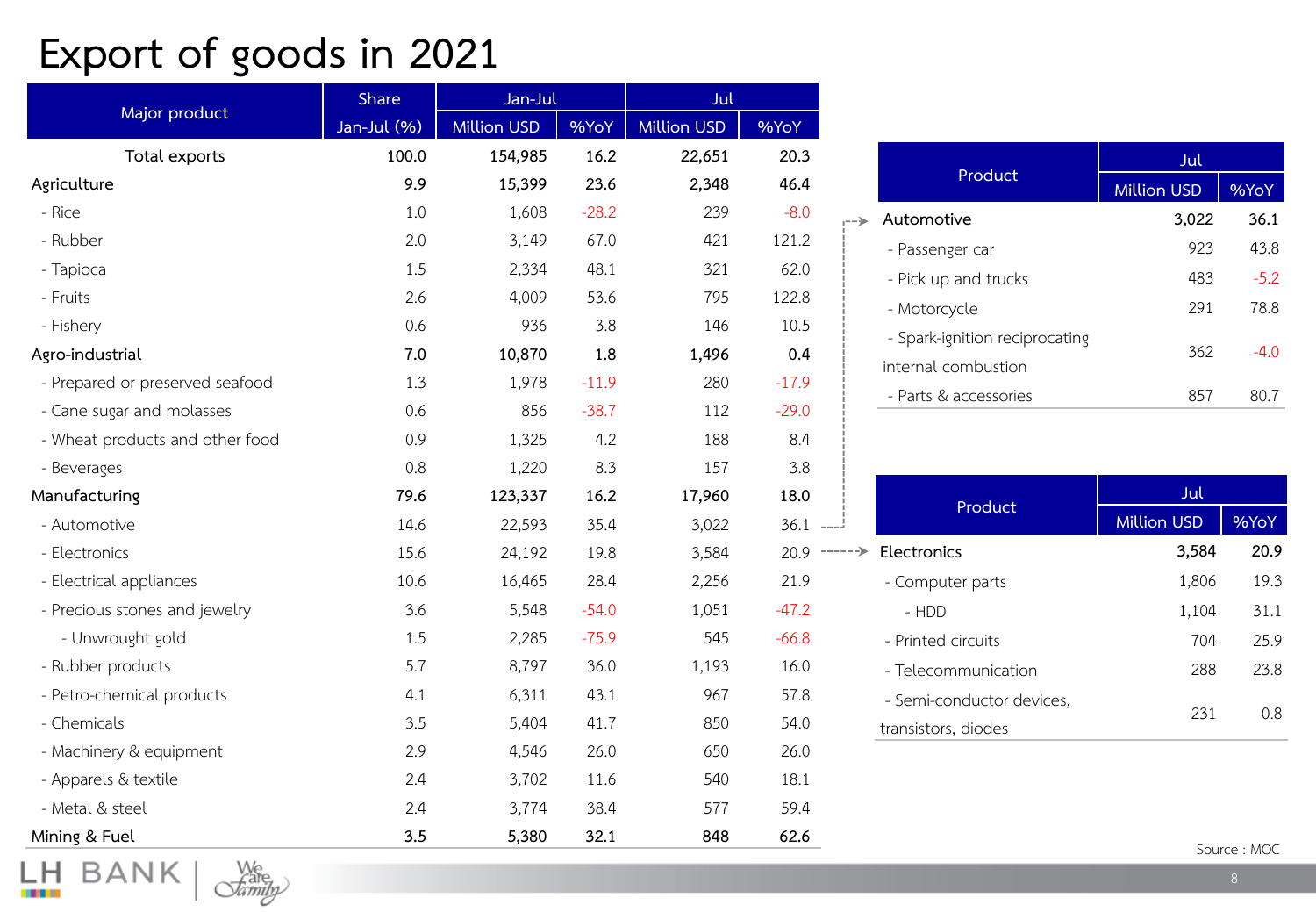## **Manufacturing production**

Manufacturing Production Index grew by 5.1%YoY in July, lower pace than 18.3%YoY in June. The slowdown of MPI was mainly attributed to the supply disruption in some factories including the automotive, hard disk drive, food and beverage sectors. Besides, weaker demand both at home and abroad due to severe outbreaks was another issue affecting the manufacturing production.

**Growth rate of manufacturing production index MPI**



|                           |         | 2020    |                | 2021    |         |         |        |              |
|---------------------------|---------|---------|----------------|---------|---------|---------|--------|--------------|
| %YoY                      | 2020    | H1      | H <sub>2</sub> | H1      | Q1      | Q2      | Jun    | <u>Jul</u>   |
| Overall MPI               | $-9.3$  | $-13.2$ | $-5.1$         | 8.9     | 0.8     | 20.6    | 18.3   | 5.1          |
| Automotive                | $-28.9$ | $-42.5$ | $-13.8$        | 39.6    | 3.3     | 147.6   | 91.8   | 32.8         |
| IC and semiconductors     | 1.9     | $-0.4$  | 4.1            | 16.0    | 12.3    | 19.7    | 21.7   | 16.5         |
| Fabricated metal products | $-3.3$  | $-10.4$ | 4.0            | 14.1    | 4.4     | 24.9    | 26.1   | 14.1         |
| Rubbers and plastics      | $-7.8$  | $-11.4$ | $-4.1$         | 7.7     | $-0.8$  | 17.7    | 25.6   | 10.5         |
| Chemicals                 | $-3.2$  | $-3.2$  | $-3.3$         | 5.0     | 5.7     | 2.9     | 5.0    | 9.4          |
| Wearing apparels          | $-20.7$ | $-9.0$  | $-32.7$        | $-14.7$ | $-21.9$ | $-11.6$ | $-1.1$ | 8.5          |
| Papers                    | $-0.1$  | $-0.6$  | 0.5            | 5.2     | $-0.3$  | 11.0    | 14.2   | 6.2          |
| Basic metal               | $-7.1$  | $-12.9$ | $-0.8$         | 21.3    | 15.5    | 33.7    | 30.2   | 5.3          |
| <b>Textiles</b>           | $-22.5$ | $-24.7$ | $-20.0$        | $-1.6$  | $-16.6$ | 20.9    | 15.1   | 0.9          |
| Basic pharmaceutical      | 1.3     | 5.6     | $-2.8$         | $-8.0$  | $-5.4$  | $-12.6$ | $-3.5$ | $-0.8$       |
| Food                      | $-6.1$  | $-8.0$  | $-3.8$         | 2.6     | 3.1     | 3.4     | 2.7    | $-1.6$       |
| Cements and construction  | $-5.0$  | $-3.7$  | $-6.3$         | 1.1     | $-2.4$  | 6.0     | 8.8    | $-1.8$       |
| Petroleum                 | $-7.0$  | $-9.9$  | $-3.8$         | $-6.2$  | $-13.9$ | 2.3     | $-2.4$ | $-5.0$       |
| Electrical appliances     | 5.5     | $-5.2$  | 16.8           | 16.1    | 12.6    | 29.0    | 11.9   | $-5.1$       |
| Hard disk drive           | $-2.8$  | 3.1     | $-7.6$         | 6.7     | 3.9     | 15.6    | 14.3   | $-9.9$       |
| Beverage                  | $-6.2$  | $-11.3$ | $-1.1$         | 4.2     | $-5.7$  | 24.1    |        | $8.2 - 12.3$ |

#### **Manufacturing Production Index (MPI)**

Source : OIE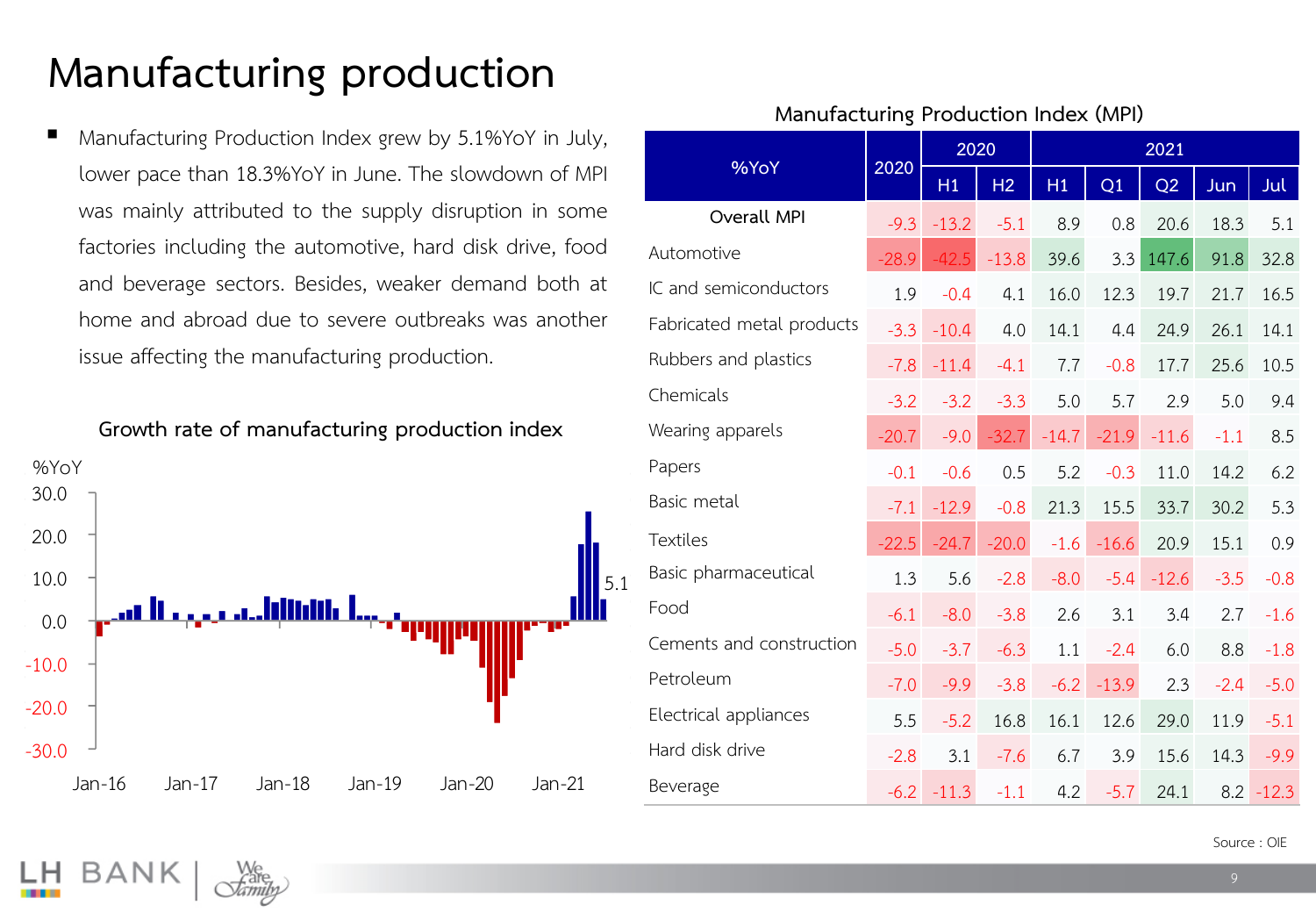### **Capacity utilization rate of major industries**

The capacity utilization rate in July increased to 58.1% from 57.3% in the same period last year. In the first seven months of 2021, the rate also edged up to 64.9% from 59.5% in the same period last year. The surge in these results was partly due to the motor vehicles that kept their operations under control, reflecting a robust recovery in production at this period.

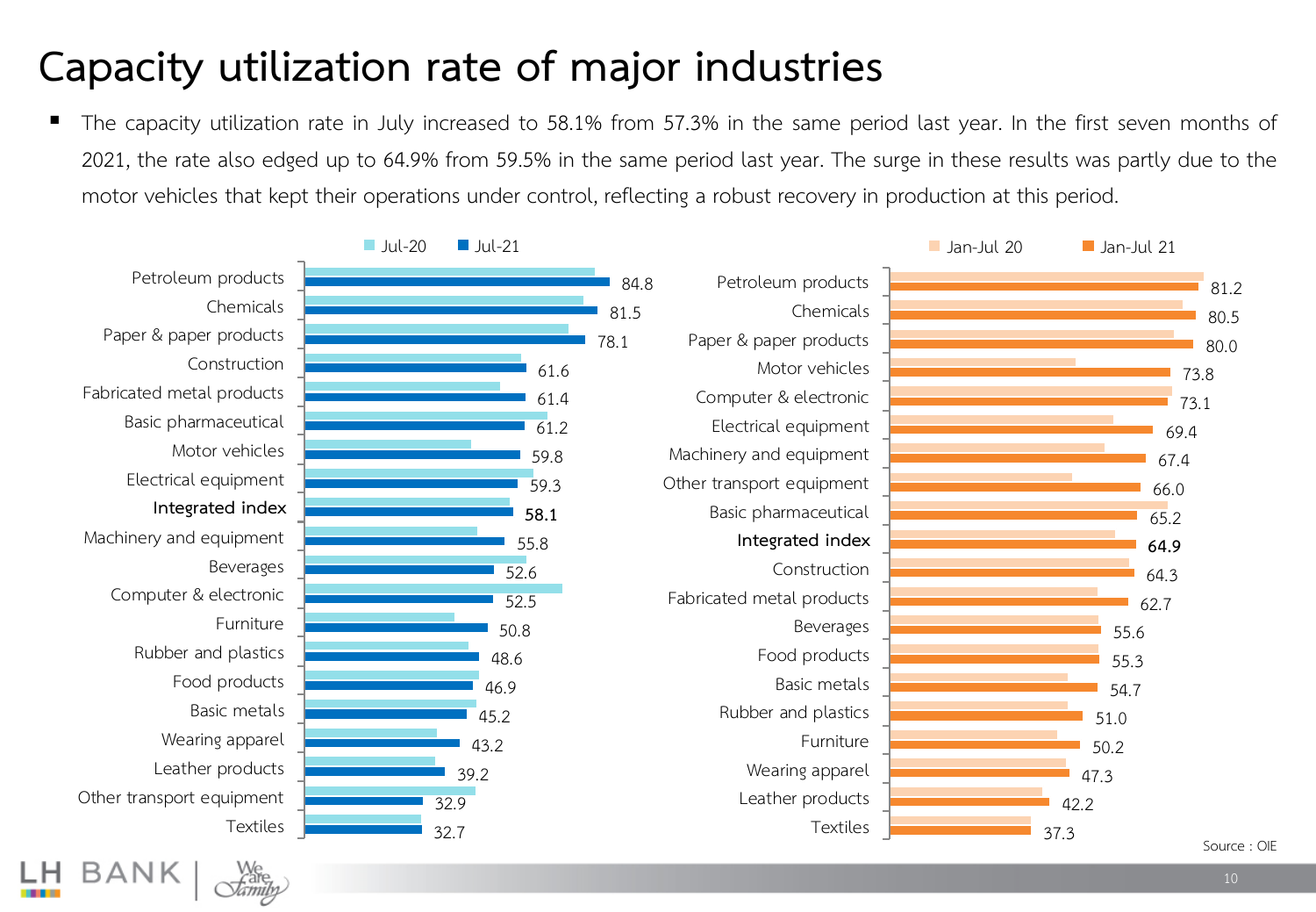### **Tourism sector**

- July was the first month of the Phuket Sandbox scheme aimed to help support the tourism sector, one of the key drivers of the economic growth in Thailand. Thanks to the scheme, the number of international tourist arrivals was 18,056, higher than 5,694 arrivals in the previous month. However, the figure was far from the pre-pandemic level as a result of the ongoing international travel restrictions.
- The occupancy rate of hotels nationwide in July dropped to 3.5%, the lowest level during the seven-month period. This was not only due to limited foreign tourists but also a sharp decline in domestic travelers resulted from the severe impact of the third Covid-19 wave.



|                      | 2020 |      | 2021 |      |      |     |     |  |  |
|----------------------|------|------|------|------|------|-----|-----|--|--|
| $\frac{0}{0}$        | H1   | H2   | H1   | Q1   | Q2   | Jun | Jul |  |  |
| North                | 29.9 | 47.4 | 16.7 | 24.1 | 9.3  | 6.8 | 6.1 |  |  |
| Bangkok              | 34.8 | 21.6 | 10.2 | 10.8 | 9.6  | 9.3 | 4.5 |  |  |
| Northeast            | 26.0 | 42.8 | 19.1 | 30.0 | 8.2  | 5.5 | 4.0 |  |  |
| West                 | 30.0 | 49.2 | 19.8 | 27.5 | 12.1 | 6.3 | 2.7 |  |  |
| East                 | 28.6 | 31.2 | 9.4  | 10.3 | 8.5  | 4.0 | 2.6 |  |  |
| Central exc. Bangkok | 23.8 | 30.8 | 11.8 | 18.1 | 5.4  | 3.2 | 2.1 |  |  |
| South                | 27.7 | 15.7 | 8.4  | 10.6 | 6.1  | 2.0 | 1.9 |  |  |
| Overall              | 29.4 | 29.6 | 12.2 | 16.2 | 8.2  | 5.2 | 3.5 |  |  |

### **Average occupancy rate Average occupancy rate classified by area**

Source : MOTS